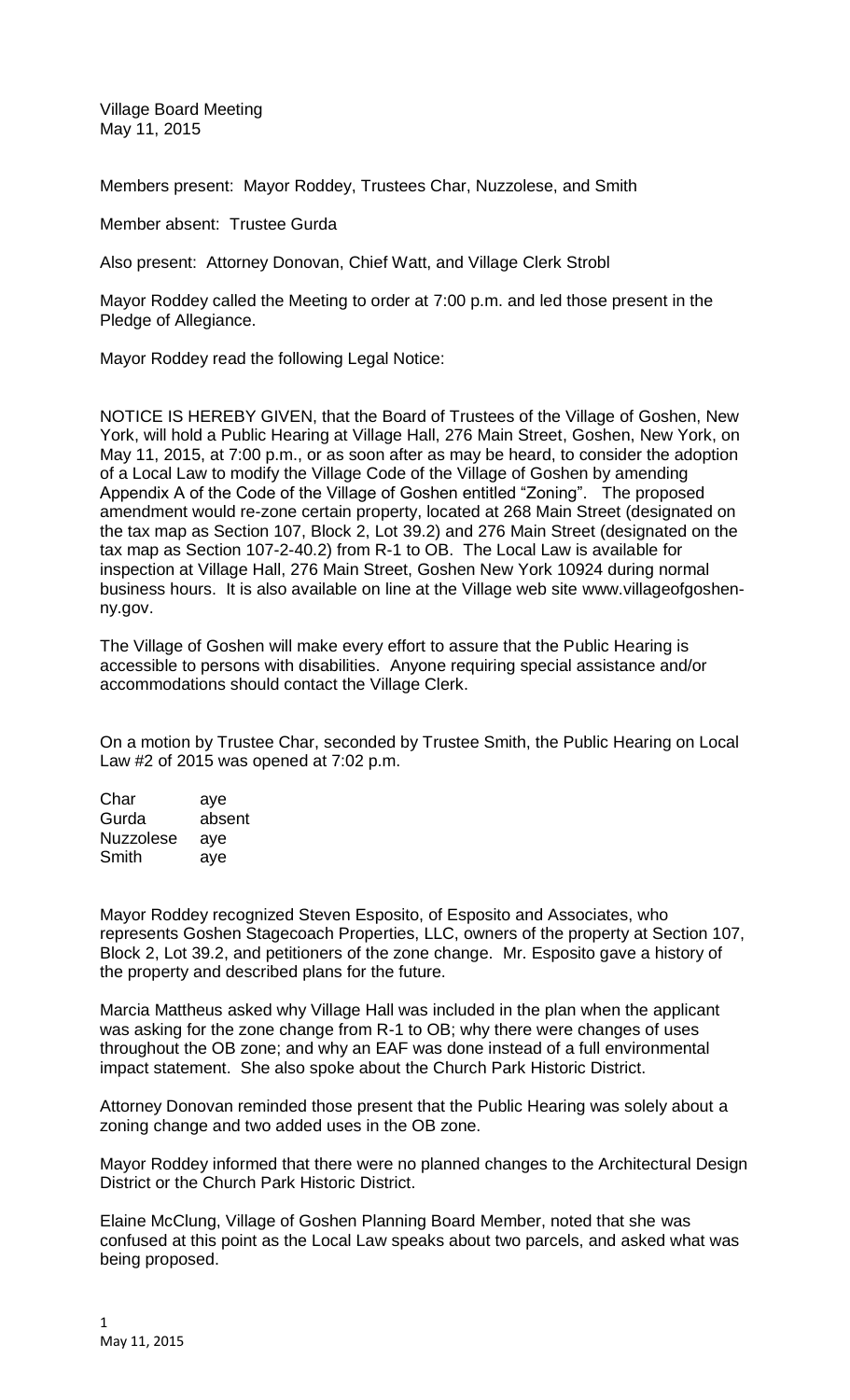Jon Bourassa asked why the Board was proposing to change the zoning of the Village Hall.

Michelle McKeon expressed concern with the speed of the process, the relationship between Mr. Gurda and Ms. Ferguson, and parking on Orange Avenue.

Joan Labanowski asked if the rezoning was promised before the property was purchased, Ms. Ferguson is related to Mr. Gurda, and which two Trustees are up for reelection.

Jake Kriney noted that there were 30 people in the hallway and that the Public Hearing did not accommodate all those who showed up.

Michael Disimone spoke against having a parking lot right next to his house, having additional driveways on Maplewood Terrace, and complained about not having enough notice about the Public Hearing.

James Dennehy spoke in favor of the zone change and encouraged the Board to allow the process to happen.

Michele Disimone spoke in favor of the property remaining as a Bed and Breakfast and against the change as being completely unfair as it would cause her property value to plummet, and being next door to a parking lot would be detrimental to her childrens' safety.

Sue Varden noted that she read the Esposito & Associates' petition and the Turner Miller Group report, and found no mention of the ten homes on Maplewood Terrace in either study.

Brian Mordimore, Town of Goshen resident, said that he was fully in favor of the zone change, and that it would do wonders for the Village and the tax base.

Michael Mauerstein stated that the Village shouldn't have businesses in residential areas.

Gail Falstein asked 'how would you feel if this was in your backyard'?

Amber Ritchings, Town of Goshen resident, questioned whether there was a land title search. Attorney Donovan explained that a title search also needed to be performed prior to a property sale.

Barbara George, former resident of the Dobbins Stagecoach Inn, described the special place that the property is, and noted how wonderful it is to have a great inn continue to exist.

Walter Welsh, Town of Goshen resident, stated that increased business will benefit all those in Goshen and urged respect for the process.

Tim Toohey asked what tonight's process is. Mayor Roddey explained that the Public Hearing would remain open for five days for receipt of written comment, if the Board so approves. Attorney Donovan gave further explanation of the Planning Board process.

Karen Tompat, employee of Esposito & Associates, provided further explanation of the planning process, including the importance of public input in a civilized manner.

Cosmin Negru raised questions about air pollution, and the fact that he was being promised lower taxes which could be leveraged by the need to hire more police. He stated that his main concern was changing a Residential zone to OB in a residential area.

Mike Martin expressed his concerns about the safety of the many kids in the area.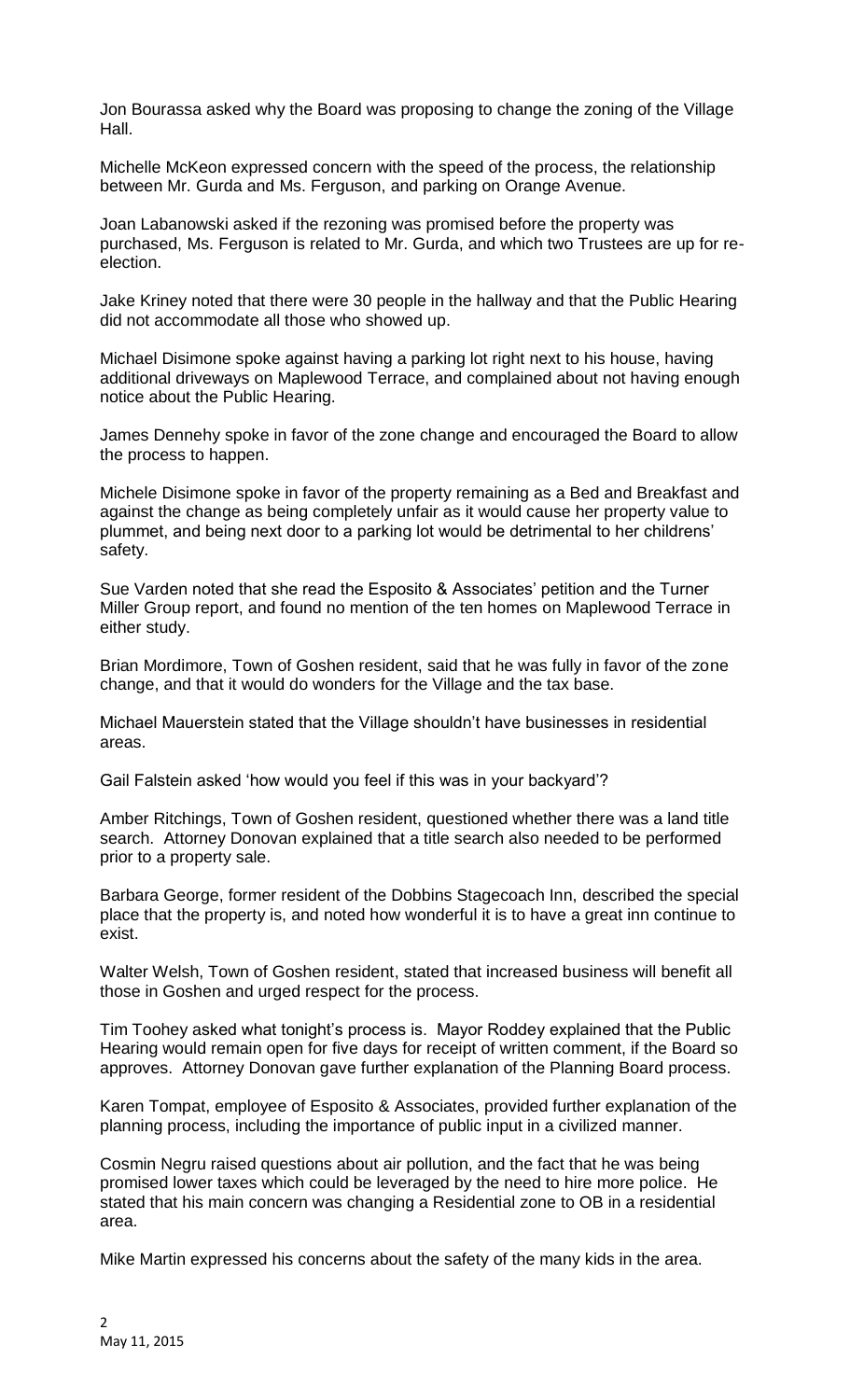Gerry Hluchan, President of the Goshen Chamber of Commerce, spoke as an advocate for the changes to the OB zone. He noted that a community gathers around economic development, and that changes to the OB zone would be nothing but a positive for the Village of Goshen.

Deborah McBride Heppes spoke about everyone being present because they shared a love for Goshen. She spoke about her relationship with Mrs. Ferguson and affirmed that the plans for the Stagecoach Inn are exciting and will work for everyone.

Ed Garling gave further information about the planning process and asked questions about the proposed Local Law, which were answered by Mayor Roddey and Attorney Donovan.

Tom Garnet spoke in opposition to a plan which includes 50 parking spots, which would cause flooding for Orange Avenue residents.

Tanya Grace Muhlrad spoke about her knowledge of the applicant, and offered her assurance that Mrs. Ferguson has a great concern for the community.

Gary Kerstanski stated that the Village should not change zoning just to accommodate one parcel as that is "spot-zoning".

Additional comments were received from Marcia Mattheus, Elaine McClung, and Cosmin Negru.

On a motion by Trustee Char, seconded by Trustee Smith, the current session of the Public Hearing concluded at 8:32 p.m., with the provision that the Public Hearing remains open for five (5) days to receive written comment.

| Char             | aye    |
|------------------|--------|
| Gurda            | absent |
| <b>Nuzzolese</b> | ave    |
| Smith            | aye    |

On a motion by Trustee Smith, seconded by Trustee Char, the Agenda was accepted as submitted.

| Char             | aye    |
|------------------|--------|
| Gurda            | absent |
| <b>Nuzzolese</b> | aye    |
| Smith            | aye    |

On a motion by Trustee Nuzzolese, seconded by Trustee Smith, the Minutes of the April 27, 2015 Village Board Meeting were accepted as submitted.

| aye    |
|--------|
| absent |
| aye    |
| aye    |
|        |

## **Communications**

Mayor Roddey read a letter from Assemblyman James Skoufis to DPW Superintendent Scott Birney, expressing gratitude to the DPW for maintaining safe streets during the recent difficult winter season. The letter also announced a small increase in Consolidated Highway Improvement Program funding.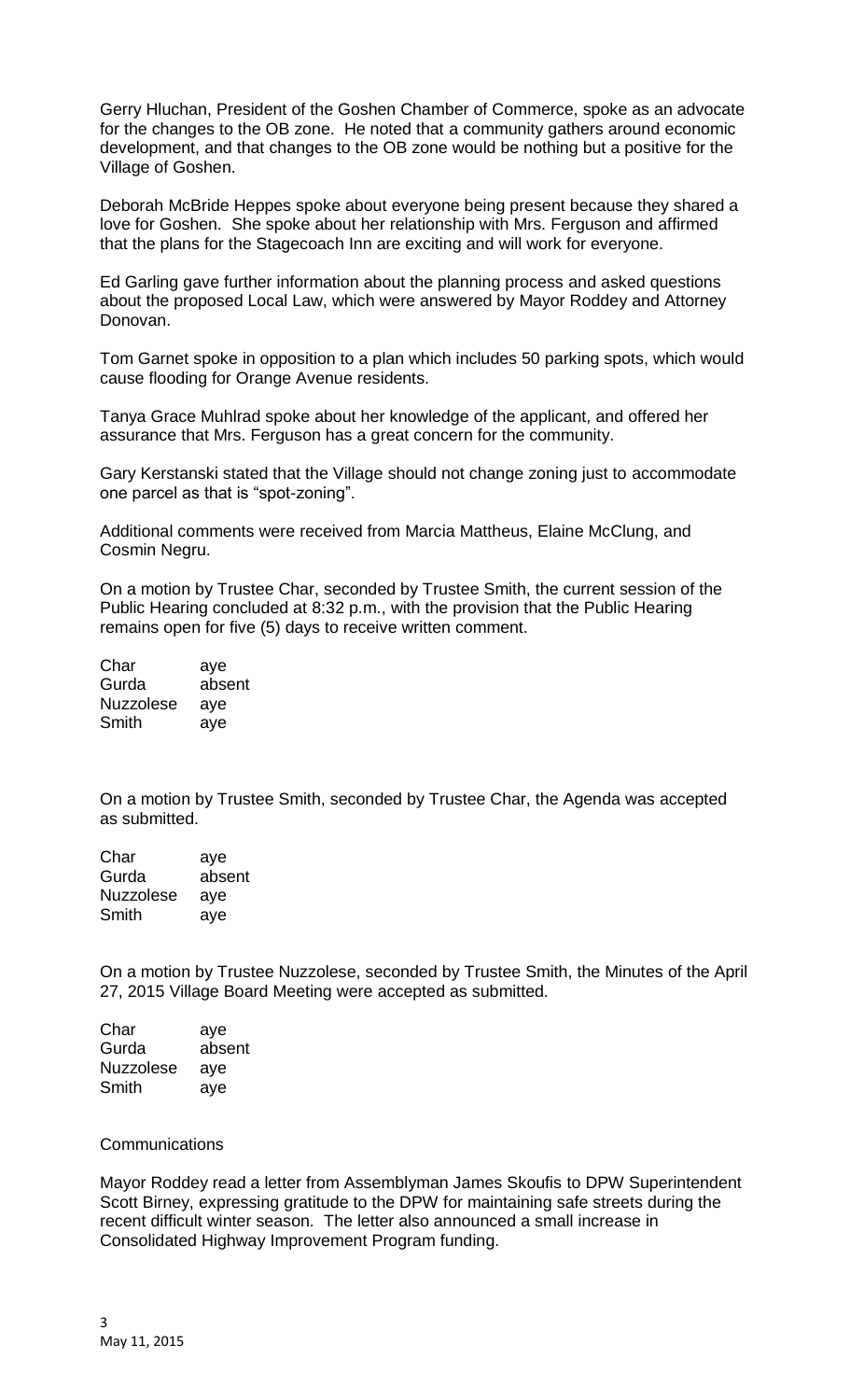Mayor Roddey read a letter from the Rotary Club of Goshen announcing the annual Family Fun Day, to be held on August 22, 2014 from 12:00 – 4:00 p.m. at the Land of Goshen Park. The letter requested permission to post signage in the Village to announce the event.

On a motion by Trustee Char, seconded by Trustee Smith, permission for the requested signs was granted.

Char aye Gurda absent Nuzzolese aye Smith aye

Mayor Roddey reviewed a letter from the Veterans of Foreign Wars Post 1708, inviting Board Members and the Village staff to participate in the Goshen Memorial Day Parade and services that will be held on Monday, May 25, 2015.

Mayor Roddey reviewed a letter from Anne and Doug DeClerck regarding concerns about the speed of cars traveling through the Still Acres development. Chief Watt recommended making the intersection of Robalene Drive and South Brae Road a 3-way stop.

On a motion by Trustee Char, seconded by Trustee Smith, Village Attorney Donovan was authorized to draft a Local Law to create the recommended Stop Intersections.

| Char             | aye    |
|------------------|--------|
| Gurda            | absent |
| <b>Nuzzolese</b> | aye    |
| Smith            | aye    |

Items of Business

On a motion by Trustee Nuzzolese, seconded by Trustee Smith, the Village Board hereby resolves to hold a Public Hearing on May 18, 2015, at 7:00 p.m., or as soon after as may be heard, to consider projects for funding under the FY-2016 Orange County Community Development Program.

| Char             | aye    |
|------------------|--------|
| Gurda            | absent |
| <b>Nuzzolese</b> | aye    |
| Smith            | aye    |

On a motion by Trustee Nuzzolese, seconded by Trustee Smith, Joseph W. Puzio is hereby appointed to the Full Time duties of Water and Sewer Treatment Plant Operator Trainee, with the Civil Service title of Laborer for the Village of Goshen Department of Public Works. In accordance with the current contract between the Village of Goshen and the CSEA, Joseph W. Puzio will be placed on the 2014/2015 Step One of the pay scale for his title, with an annual salary of \$35,496.